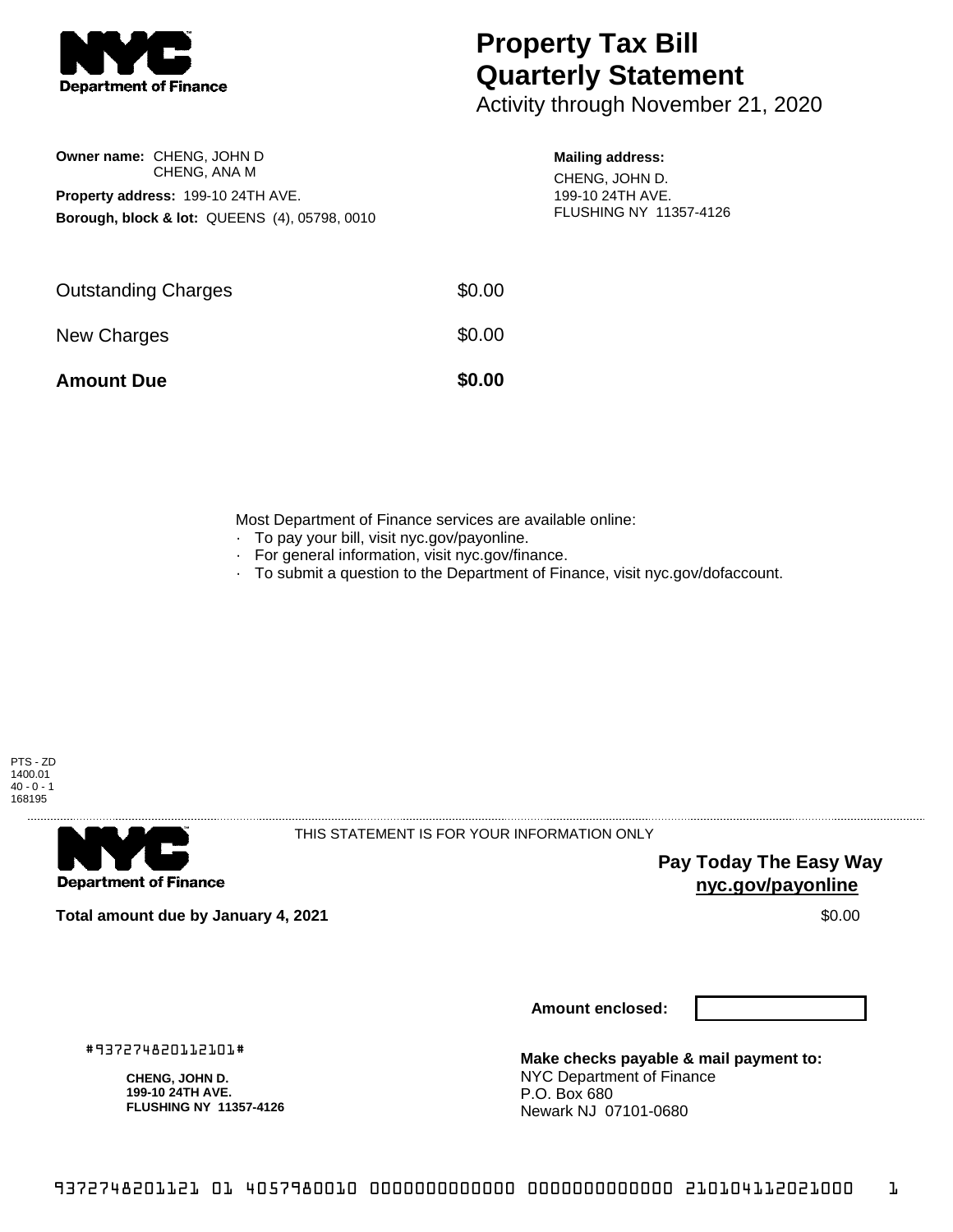

| <b>Previous Charges</b><br>Total previous charges including interest and payments |                      |                 | Amount<br>\$0.00               |
|-----------------------------------------------------------------------------------|----------------------|-----------------|--------------------------------|
|                                                                                   |                      |                 |                                |
| Finance-Property Tax<br><b>Adopted Tax Rate</b><br>Payment Adjusted               | 01/01/2021           | 01/01/2021      | \$0.00<br>$$-22.56$<br>\$22.56 |
| <b>Total current charges</b>                                                      |                      |                 | \$0.00                         |
| <b>Tax Year Charges Remaining</b>                                                 | <b>Activity Date</b> | Due Date        | Amount                         |
| Finance-Property Tax<br>Adopted Tax Rate                                          |                      | 04/01/2021      | \$0.00<br>$$-22.56$            |
| <b>Early Payment Discount</b><br>Payment Adjusted                                 | 01/01/2021           | 04/01/2021      | \$0.22<br>\$22.34              |
| Total tax year charges remaining                                                  |                      |                 | \$0.00                         |
| <b>Overpayments/Credits</b>                                                       | <b>Activity Date</b> | <b>Due Date</b> | Amount                         |
| <b>Credit Balance</b>                                                             |                      | 07/01/2020      | $$-44.90$                      |
| Total overpayments/credits remaining on account                                   |                      |                 | \$44.90                        |

You must apply for a refund or a transfer of credits resulting from overpayments within six years of the date of **the overpayment or credit. Please note that overpayments and credits are automatically applied to unpaid taxes.**

## **Home banking payment instructions:**

- 1. **Log** into your bank or online bill pay website.
- 2. **Add** the new payee: NYC DOF Property Tax. Enter your account number, which is your boro, block and lot, as it appears here: 4-05798-0010 . You may also need to enter the address for the Department of Finance. The address is P.O. Box 680, Newark NJ 07101-0680.
- 3. **Schedule** your online payment using your checking or savings account.

## **Did Your Mailing Address Change?** If so, please visit us at **nyc.gov/changemailingaddress** or call **311.**

When you provide a check as payment, you authorize us either to use information from your check to make a one-time electronic fund transfer from your account or to process the payment as a check transaction.